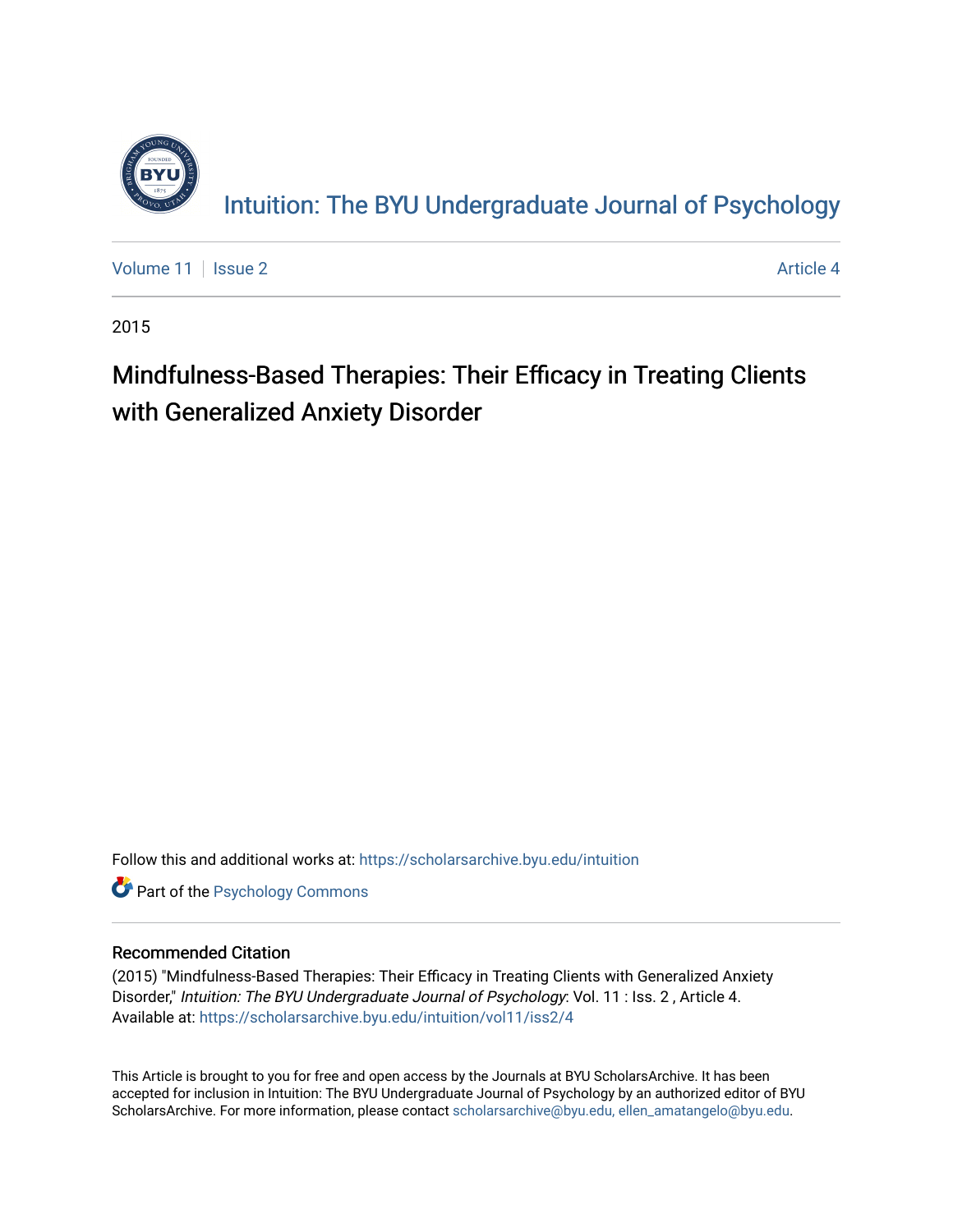# **Mindfulness-Based Therapies: Their Efficacy in Treating Clients with Generalized Anxiety Disorder**

J. Holden Brimhall *Brigham Young University*

*Intuition: The BYU Undergraduate* **Fig. 1** GAD. *Journal of Psychology*

#### **Abstract:**

In America alone Generalized Anxiety Disorder (GAD) is among the most common mental disorders (Orsillo, Roemer, & Barlow, 2003). Of those diagnosed, 5.1% will suffer from GAD for the rest of their lives. These people suffer significant losses both in quality of life and life satisfaction; they cope with symptoms that include anxiety, worry, rumination, and cognitive inflexibility. Historically, GAD has been a difficult disorder to treat, but emerging research shows that mindfulness-based therapies like Mindfulness Based Stress Reduction (MBSR), Mindfulness Based Cognitive Therapy (MBCT), and Classical Mindfulness (CM) may be effective in reducing the symptoms of GAD. This review discusses ways that mindfulness can be effectively incorporated with Cognitive Behavioral Therapy (CBT) and in what situations mindfulness can effectively replace CBT in treatments for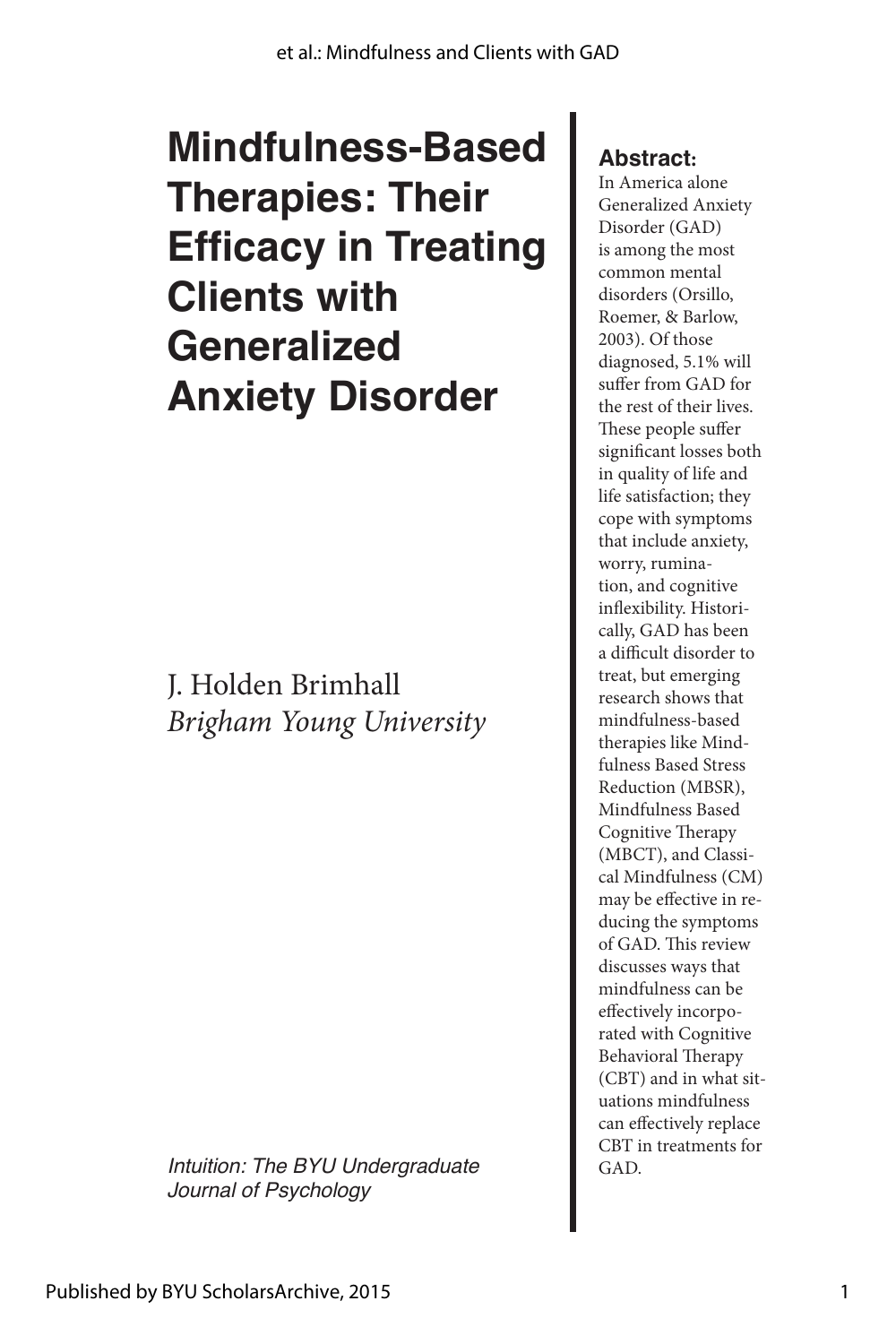Running head: MINDFULNESS AND CLIENTS WITH GAD 34

Generalized Anxiety Disorder (GAD) is one of the most common mental disorders in the United States of America, with many primary care facilities for mental health reporting that up to 40% of their clients are diagnosed with this disorder, and of those 40% afflicted with GAD, 5.1% of the clients will suffer from GAD for their entire lives (Orsillo et al., 2003; Roemer & Orsillo, 2002). When GAD was first introduced in the third edition of the Diagnostic and Statistical Manual of Mental Disorders (DSM-III), published in 1980, it was considered a miscellaneous diagnosis, one assigned to clients whose doctor could not identify the real problem (Roemer & Orsillo, 2002). GAD has since been included in later revisions of the DSM as its own diagnosis, with specific characteristics defining it.

The main characteristic of GAD is chronic worry about improbable, negative events unfolding (Roemer & Orsillo, 2002). This chronic worry has been characterized as a form of experiential avoidance, in which the client will avoid any experience that they suspect may trigger the feeling of worry. They repress these feelings in preparation for a negative experience that may never happen, but that they expect regardless (Orsillo et al., 2003). Hawley et al. (2014) suggests that worry has a ruminative nature, meaning that clients with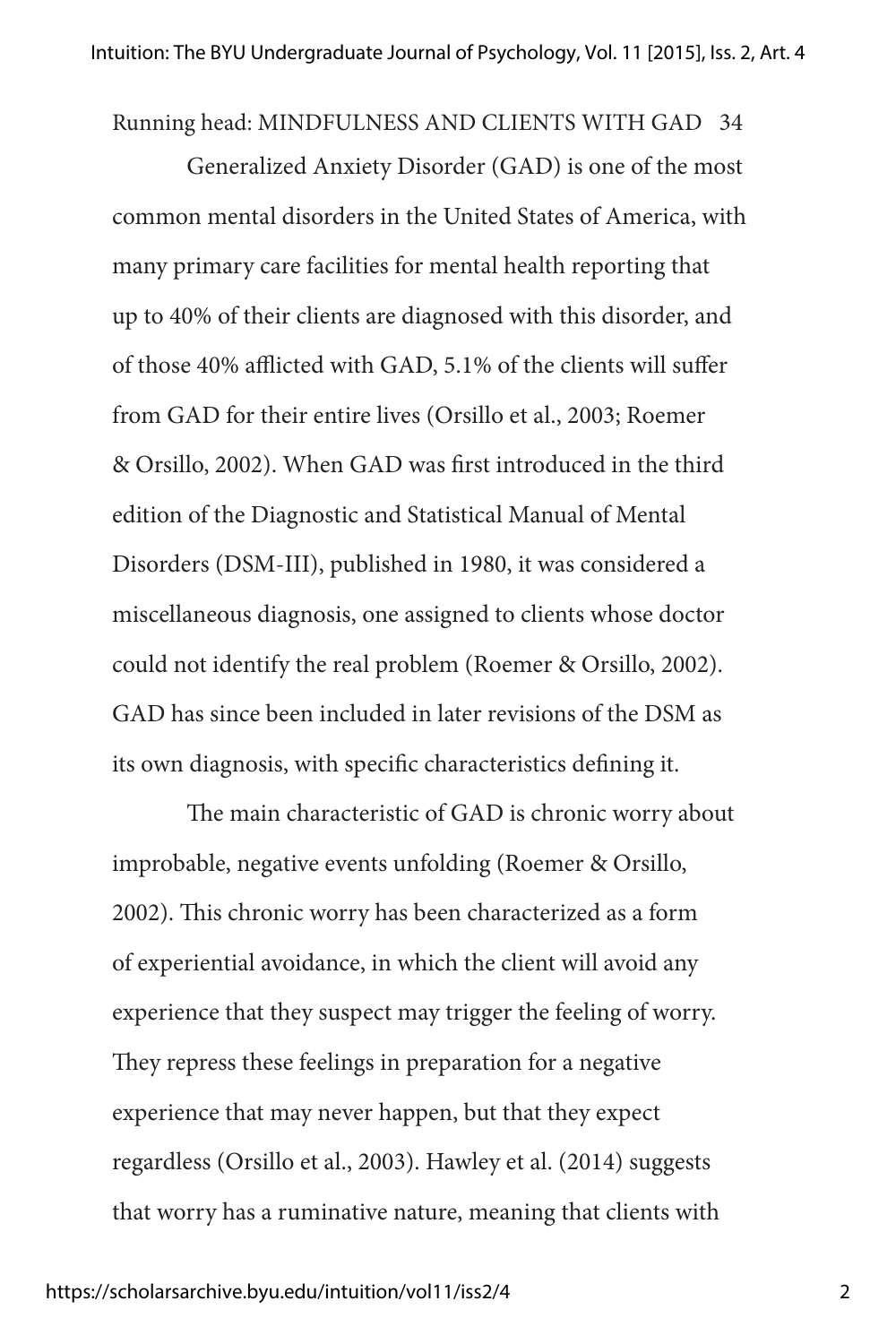GAD will continually worry about negative past and future experiences. MINDFULNESS AND CLIENTS WITH GAD 35

Though often confused with worry, anxiety is another distinct symptom of GAD. While worry involves a series of mental processes, anxiety involves physiological symptoms like concentration problems, restlessness, and disrupted sleeping (Hoge et al., 2014). Another relevant characteristic of GAD, rumination, is closely linked with worry; however, Hawley et al. (2014) defines rumination as a cognitive process distinct from worry. Clients who experience rumination repeatedly focus their attention on past negative experiences by revisiting them obsessively trying to reason possible causes for those experiences.

Another relevant aspect of clients with GAD is that they usually exhibit deficits with their cognitive (or psychological) flexibility. This includes inhibition, the mental process of stopping a train of thought, and switching, the mental process of consciously bringing the attention back to a specific focus (Lee & Orsillo, 2014; Ruiz, 2014). A normal level of cognitive flexibility would allow an individual to perform these two processes without too much effort, but a person diagnosed with GAD may encounter significant trouble while attempting to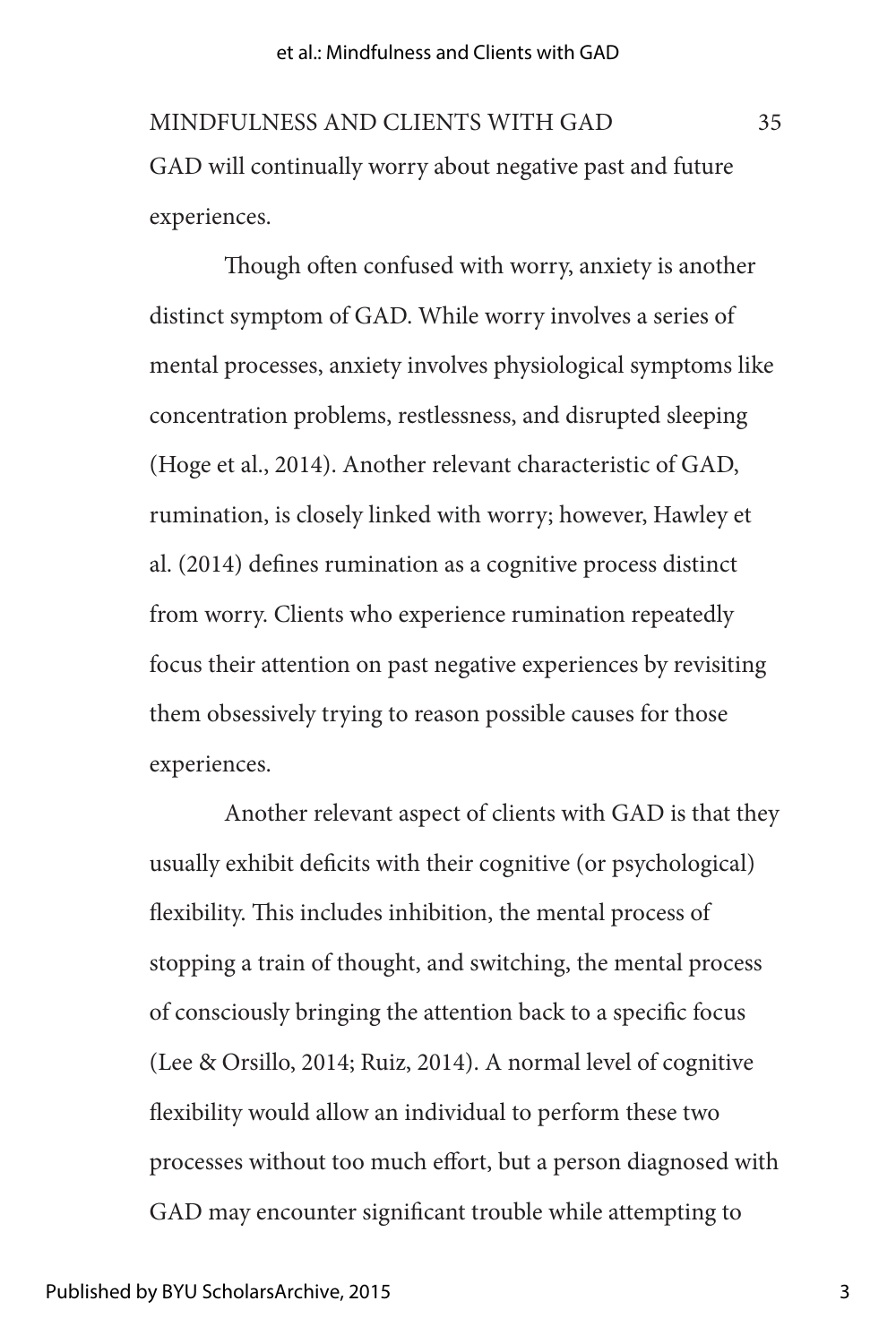inhibit and switch thoughts. MINDFULNESS AND CLIENTS WITH GAD 36

Despite the varied symptoms, many treatments for GAD are emerging; mindfulness is perhaps one of the most effective. Mindfulness is composed of five generally accepted facets: observation, noticing both external and internal events; description, the ability to put words to those internal events; acting with awareness, giving full attention to whatever task is at hand without distraction; cultivating an attitude of non-judgment, accepting all thoughts without attaching preconceived notions or social conventions to them; and nonreaction to stimuli, all thoughts without regard to intensity are able to pass through the mind without positive or negative reaction (Curtiss & Klemanski, 2014; Hoge et al., 2014; Ruiz, 2014).

Mindfulness has a long history predating the DSM-III and begins instead with the Buddha. In its original form taken from Buddhist philosophy, mindfulness is the act of experiencing a thing or an event without any preconceived notions as to what that thing or event is. In this way, the person seeking mindfulness receives the least-corrupted experience possible, gaining both insight and a lasting spirit of calm (Rapgay, Bystritsky, Dafter, & Spearman, 2011). Following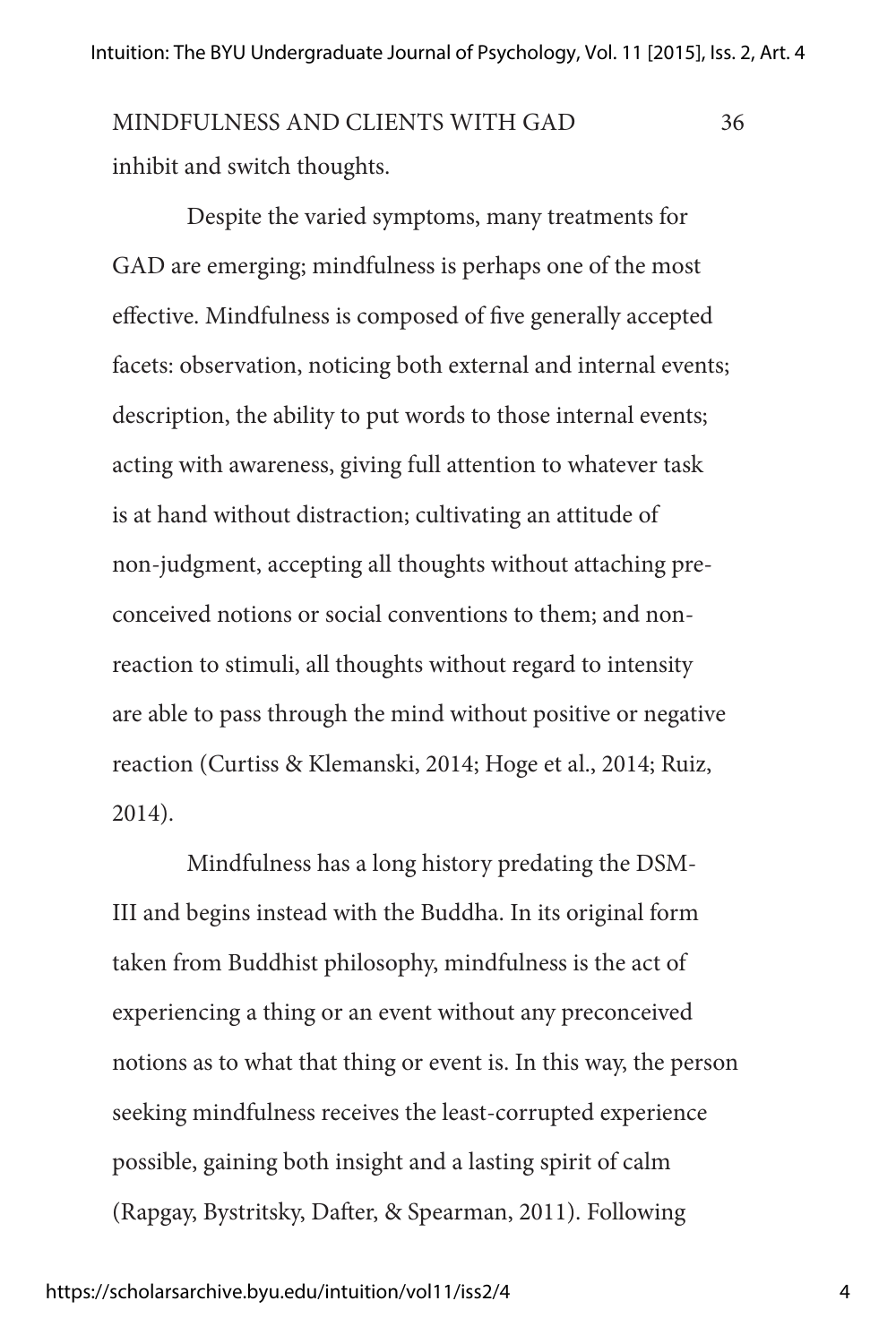Buddha's death, the concept of mindfulness was split between two purposes: vipassana, concentrating in order to achieve insight, and samatha, concentrating in order to acquire a lasting spirit of calm (Rapgay et al., 2011). Hundreds of years later, many different treatments for GAD have emerged from this split, including Classical Mindfulness (CM), Mindfulness-based Stress Reduction (MBSR), and Mindfulness-based Cognitive Therapy (MBCT) (Rapgay et al., 2011). MINDFULNESS AND CLIENTS WITH GAD 37

Almost all mindfulness-based therapies have descended from the vispassana school of thought. However, some practitioners of CM currently seek to return to the way mindfulness was performed previously. By recombining vipassana with samatha, twenty-first century proponents of CM seek to recreate the original Buddhist concept of mindfulness by giving samatha the names "bare attention" or "direct experience," and giving vispassana the name "detached, discriminative observation" (Rapgay et al., 2011). By combining these two forms of knowledge, practitioners of CM hope to give their clients greater alleviation from the symptoms of GAD (Rapgay et al., 2011).

In contrast to CM's movements toward bringing mindfulness back to its Buddhist origins, Buddhism has been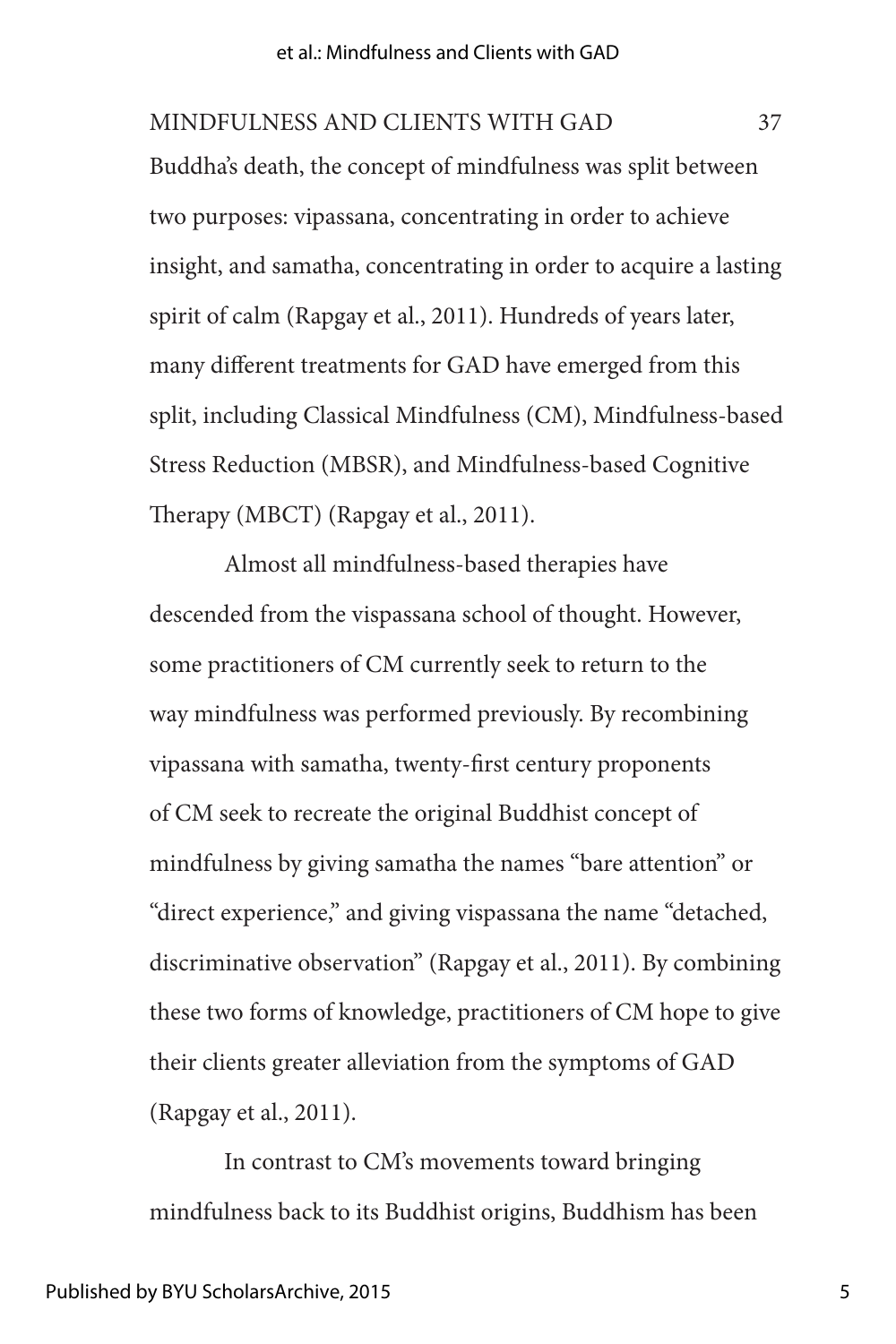removed from MBSR and its processes, making it an entirely clinical treatment apart from religious tradition (Rapgay et al., 2011). MBSR consists of an eight-week course, with a different focus each week. Each focus has specialized mindfulness meditation activities designed to help clients cope with symptoms of GAD. MBSR is unique in this respect in that it does not directly treat symptoms of GAD, but trains clients in the skills necessary to cope with the symptoms on their own (Boettcher et al., 2014). MINDFULNESS AND CLIENTS WITH GAD 38

In a similar way, clients with GAD learn MBCT, incorporating the processes of MBSR, but with multiple differences. Curtiss & Klemanski (2014) have noted the main goal of MBCT is not to give clients adequate coping mechanisms but to stop potential relapses from ever occurring (Kim et al., 2009). Also, the format of the eight-week course in MBCT includes cognitive exercises like thought association in addition to mood and behavior associations, along with the mindfulness meditation practices of MBSR (Curtiss & Klemanski, 2014). MBCT and MBSR are similar, and much may be gained from either, but they still have major differences that clients must consider.

Both formal and informal practices are common in all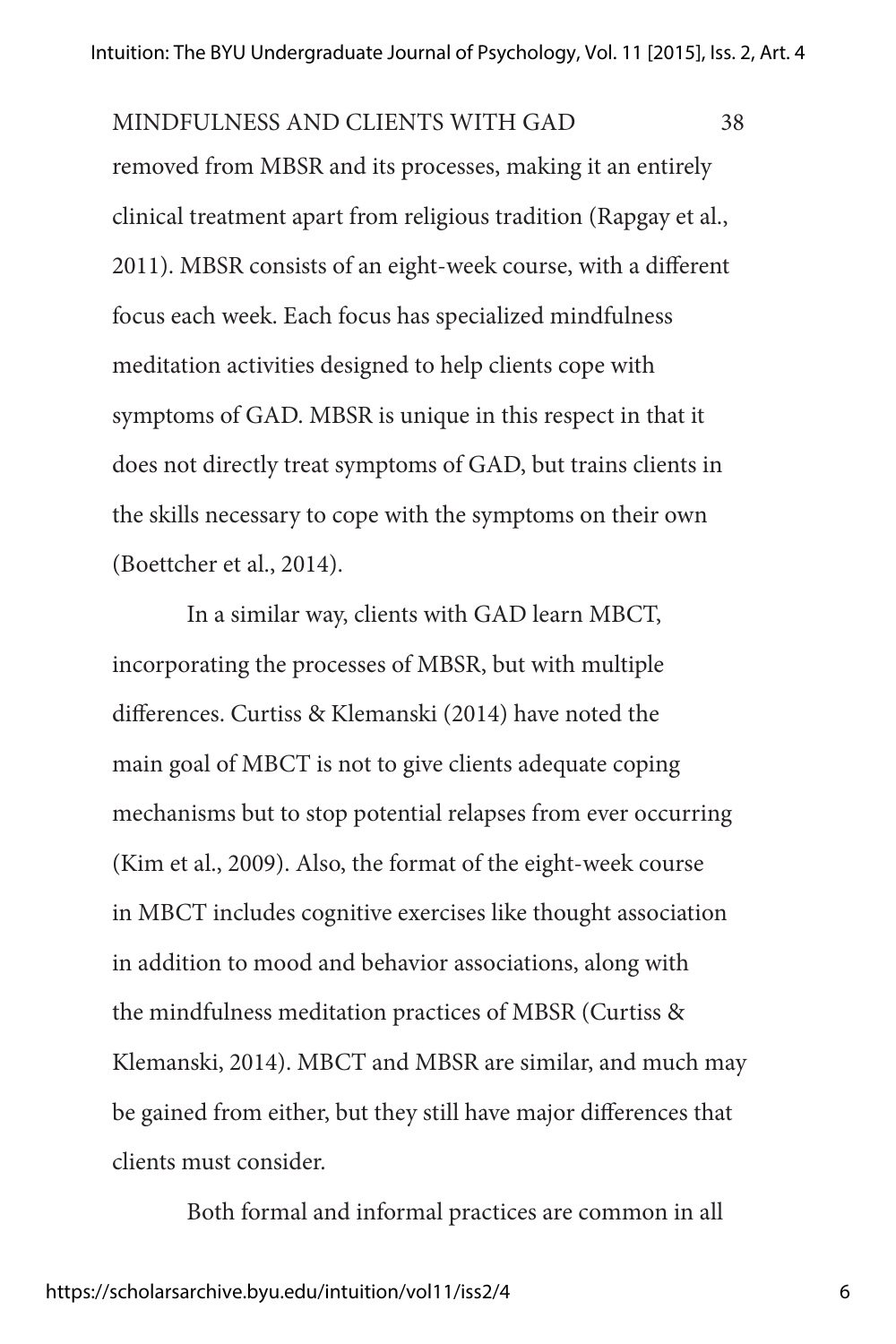three of these treatments—CM, MBSR, and MBCT. Formal practices involve guided meditations or sitting meditation that last for a predetermined time. Informal practices involve short mental exercises that are not recorded, like consciously bringing the attention back to the task at hand (Hawley et al., 2014). Informal practices are much harder to measure, but both informal and formal mindfulness practices are essential components of all three of these treatments. MINDFULNESS AND CLIENTS WITH GAD 39

When taught by trained professionals to individuals suffering from GAD (either in person or through the Internet) CM, MBSR, and MBCT could all be companions to current Cognitive Behavioral Therapy (CBT). In many mild to moderate cases, one or more methods may be sufficient to replace CBT for many clients. This literature review will first consider mindfulness as an effective companion to current CBT treatments. It will then consider ways mindfulness could replace CBT treatments in many mild to moderate cases

#### **Mindfulness as an Effective Companion to CBT**

Although mindfulness-based CBT treatments could benefit from larger research studies, numerous smaller studies have shown promising results in using mindfulness as an effective companion to CBT. Evans et al. (2008), Hoge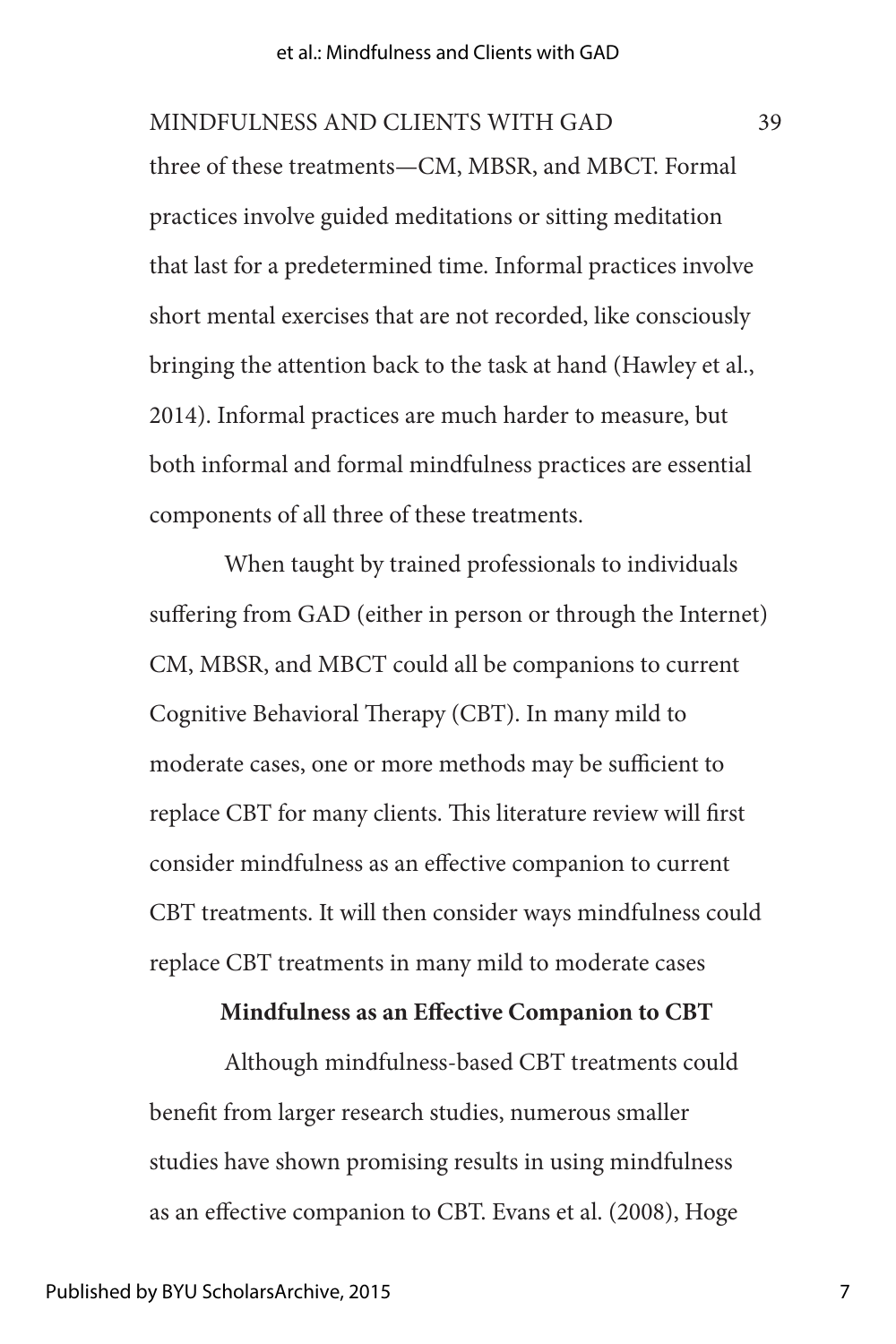et al. (2014), Kim et al. (2009), Lee & Orsillo (2014), Orsillo et al. (2003), and Ruiz (2014) have all concurred in various experiments that mindfulness is effective and provides positive results when combined with CBT. In addition to reducing the general symptoms of GAD, MBCT appears to be especially effective in treating clients with more severe GAD by specifically improving clients' levels of cognitive flexibility. MINDFULNESS AND CLIENTS WITH GAD 40

Hoge et al. (2014) conducted a study about the influence of decentering, or, in MBSR, the act of observing thoughts, feelings, and urges as transient, which prevents clients from internalizing negative experiences. However, in the course of the study, the researchers discovered that decentering, as a cognitive tool, is not necessarily a part of MBSR, but they discovered it to be a significant part of MBCT. The researchers suggested that further study into decentering could yield promising results about cognitive flexibility (Hoge et al., 2014). This suggests that there is still work to be done in developing both MBSR and MBCT to fully utilize the therapies.

Studies show that clients with GAD who use MBCT improve their cognitive (or psychological) flexibility, which researchers believe may be the most important improvement MBCT-using clients with GAD can make (Lee & Orsillo, 2014;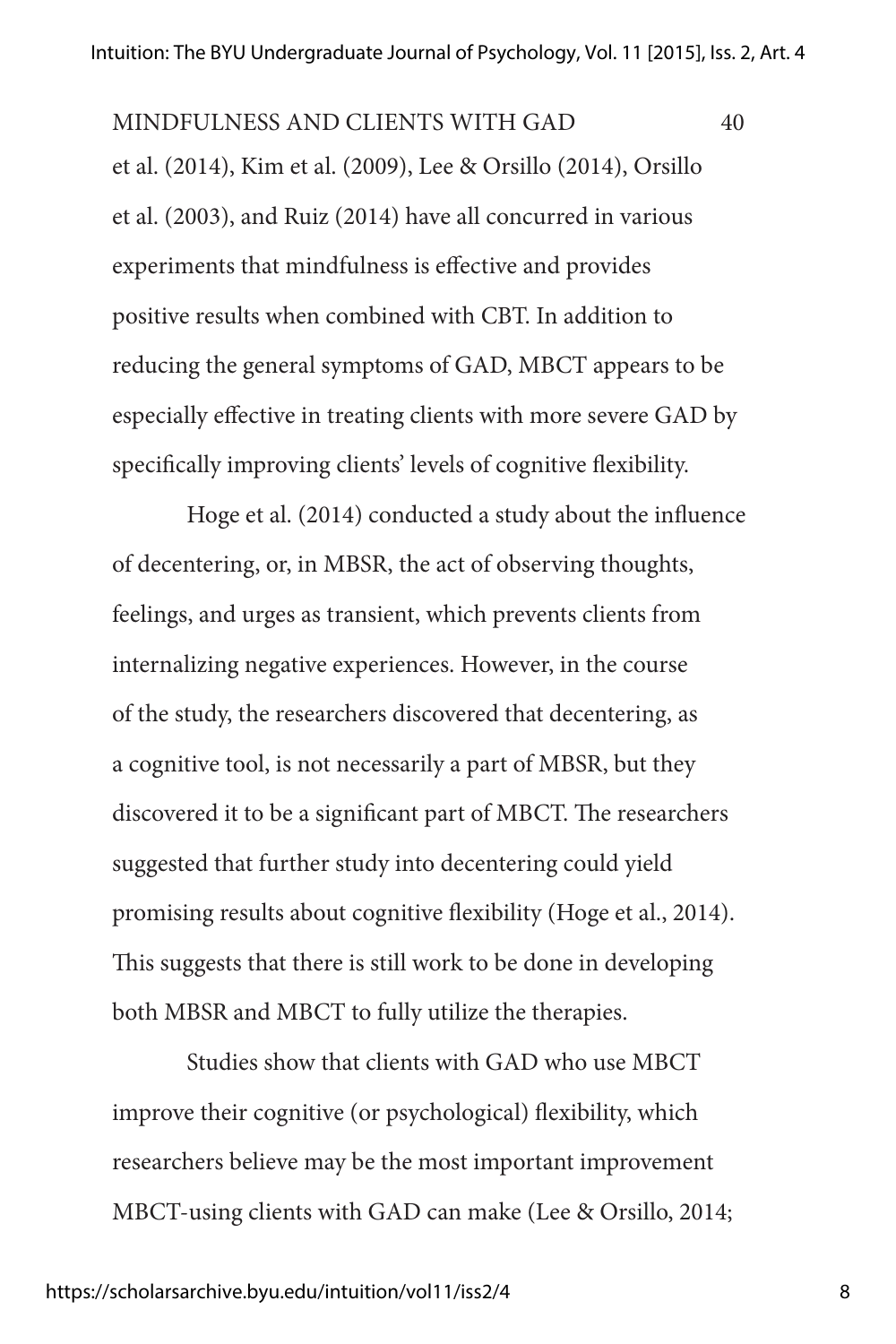Ruiz, 2014). Lee and Orsillo (2014) compared three groups of participants with GAD in order to determine whether mindfulness could be used to effectively improve cognitive flexibility. One group used mindful breath exercises, another group used relaxation techniques, and the last group used thought-wandering exercises. The mindfulness groups showed significant overall improvement in their ability to both inhibit and switch their thoughts, signifying their cognitive flexibility improved. Additionally, the improved cognitive flexibility was directly correlated with decreased anxiety symptoms among the participants (Lee & Orsillo, 2014). Subsequently, Ruiz (2014) also performed a study on cognitive flexibility in clients with GAD, and after having participants fill out multiple self-report surveys, found significant correlations between cognitive inflexibility and pathological worry. Such research suggests that using MBCT techniques to treat cognitive inflexibility may significantly reduce severe symptoms of GAD like anxiety and pathological worry; although, more research is necessary before any definitive statement can be made. MINDFULNESS AND CLIENTS WITH GAD 41

Cognitive flexibility is not the only improvement that MBCT makes for clients with GAD. Evans et al. (2008) took the eight-week course outline of MBSR and added in cognitive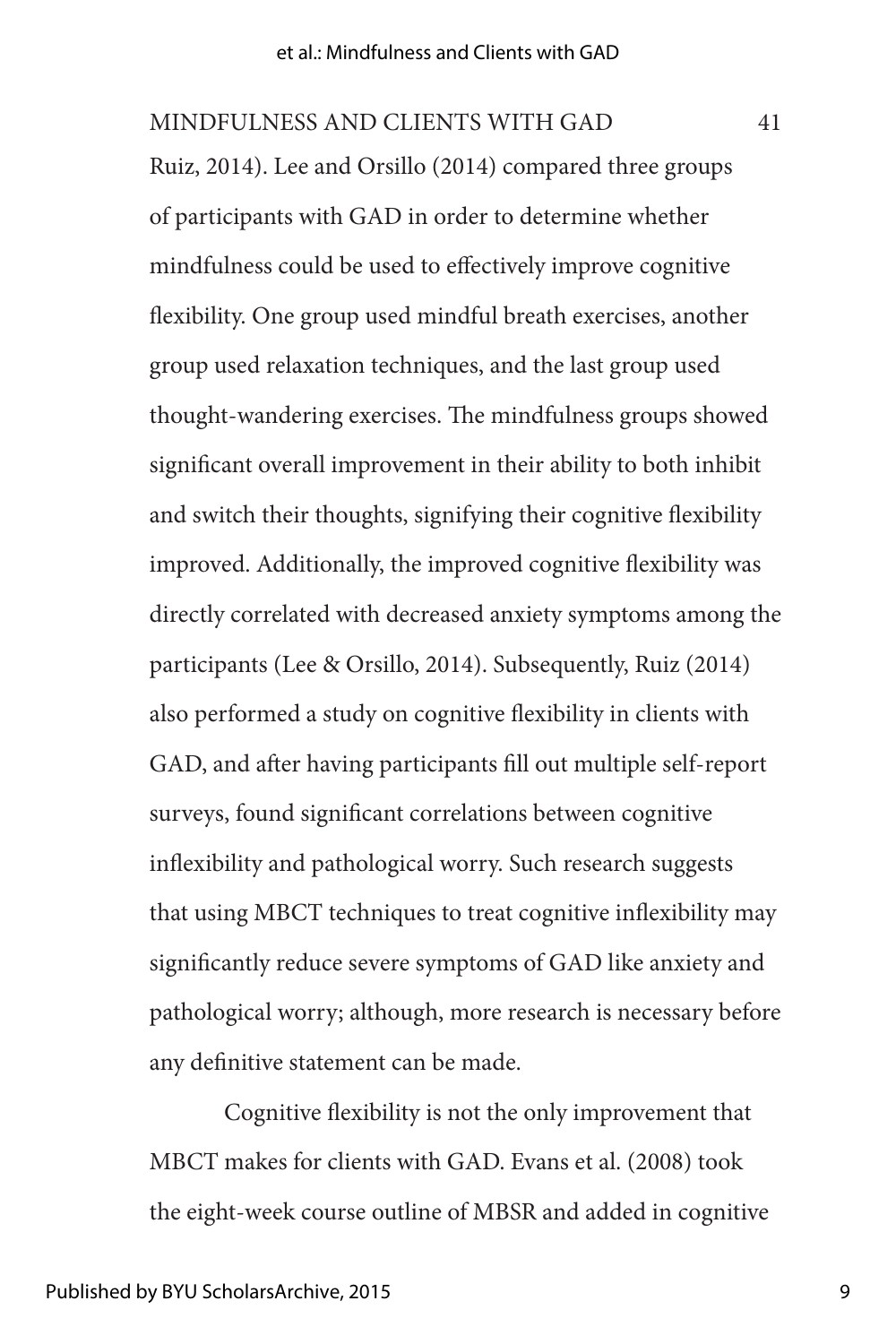measures such as observation of the associations between worried thoughts, mood, and behavior. After the course, participants reported significant reductions in their general symptoms. Interestingly, the study also showed that the levels of increase in mindfulness were statistically insignificant, yet the reductions in symptoms remained statistically significant (Evans et al., 2008). This indicates that even a short course in MBCT may be associated with long-lasting improvements in clients with GAD. MINDFULNESS AND CLIENTS WITH GAD 42

These findings have been corroborated by other studies. In a small eight-week MBCT course with GAD clients where participants were not allowed to meditate outside of the course, reductions in symptoms of GAD were significantly higher than the control group's reductions. At the end of the eight-week MBCT course, 16 of the 24 participants had entered remission from GAD (Kim et al., 2009). Results like these suggest that combining CBT with mindfulness techniques may be more effective than purely mindfulness-based approaches like MBSR. For example, clients treated with MBSR have not been shown to achieve remission, despite MBSR's demonstrated ability to improve general life experience for GAD-afflicted clients (Boettcher et al., 2014; Curtiss & Klemanski, 2014; Hawley et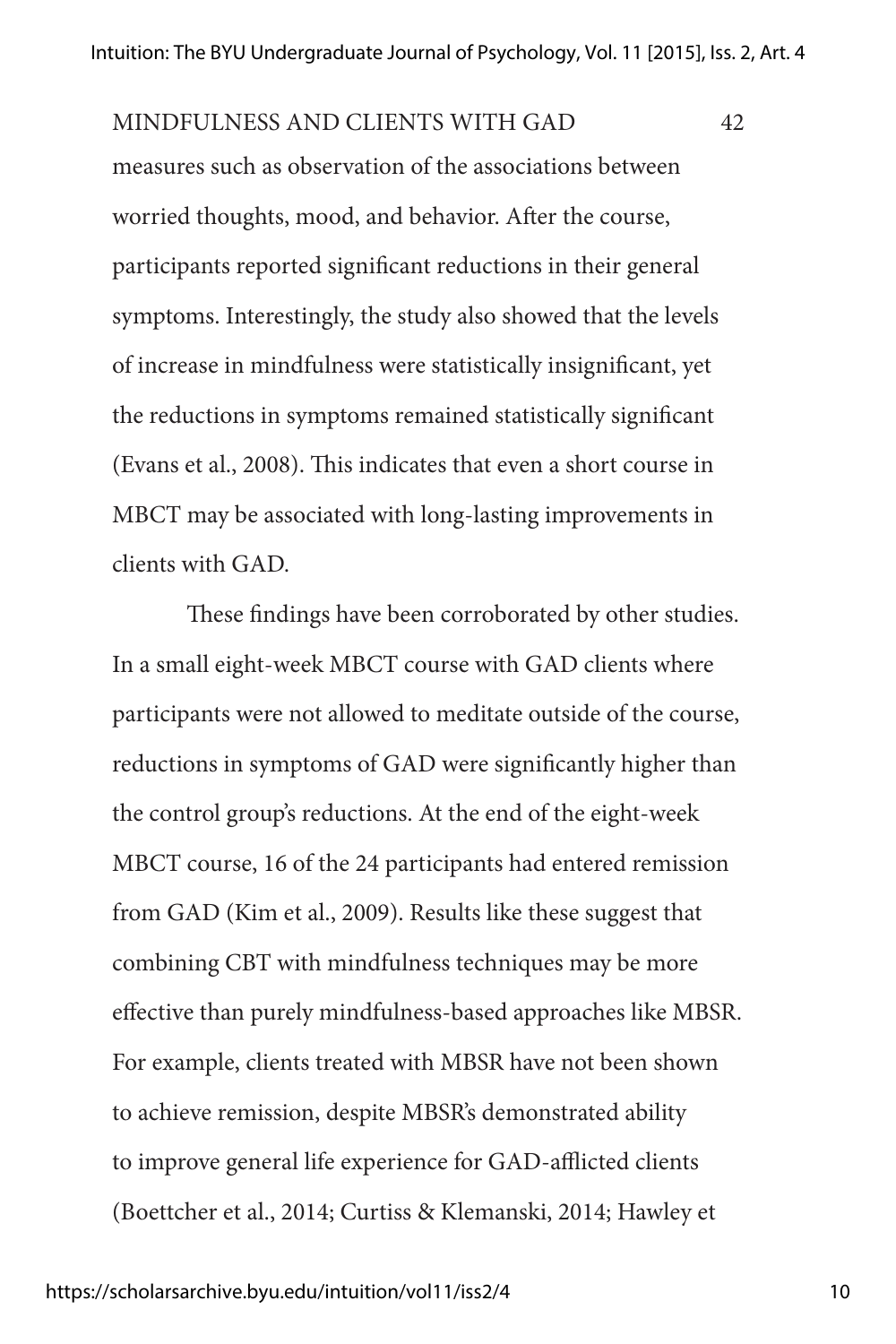al., 2014; Hoge et al., 2013; Ruiz, 2014). Orsillo et al. (2008) reported similar results: at the end of a nine-week MBCT course, they reported that 75% of participants reached high-end state functioning, along with significant reductions of GAD symptoms. With further research, results like these suggest that MBCT may prove a highly effective treatment for GAD. MINDFULNESS AND CLIENTS WITH GAD 43

By directly addressing traits like cognitive inflexibility in clients with GAD, MBCT offers a focused treatment that could possibly be more effective than both CBT and mindfulness therapies. MBCT also has the potential to reduce general symptoms of GAD at comparable rates as MBSR and CBT, creating a third option for GAD clients that could be just as, if not more, effective as traditional CBT treatments.

#### **Mindfulness as an Effective Replacement for CBT**

Mindfulness is clearly an effective companion to current CBT therapies, but many different kinds of Internetbased mindfulness—like MBSR or CM—might also be able to completely replace CBT as a treatment option for clients struggling with mild to moderate GAD. For individuals suffering from GAD who also lack the funds or the time to see a licensed therapist for a course in CBT, Internet-based mindfulness treatments have been shown to be just as effective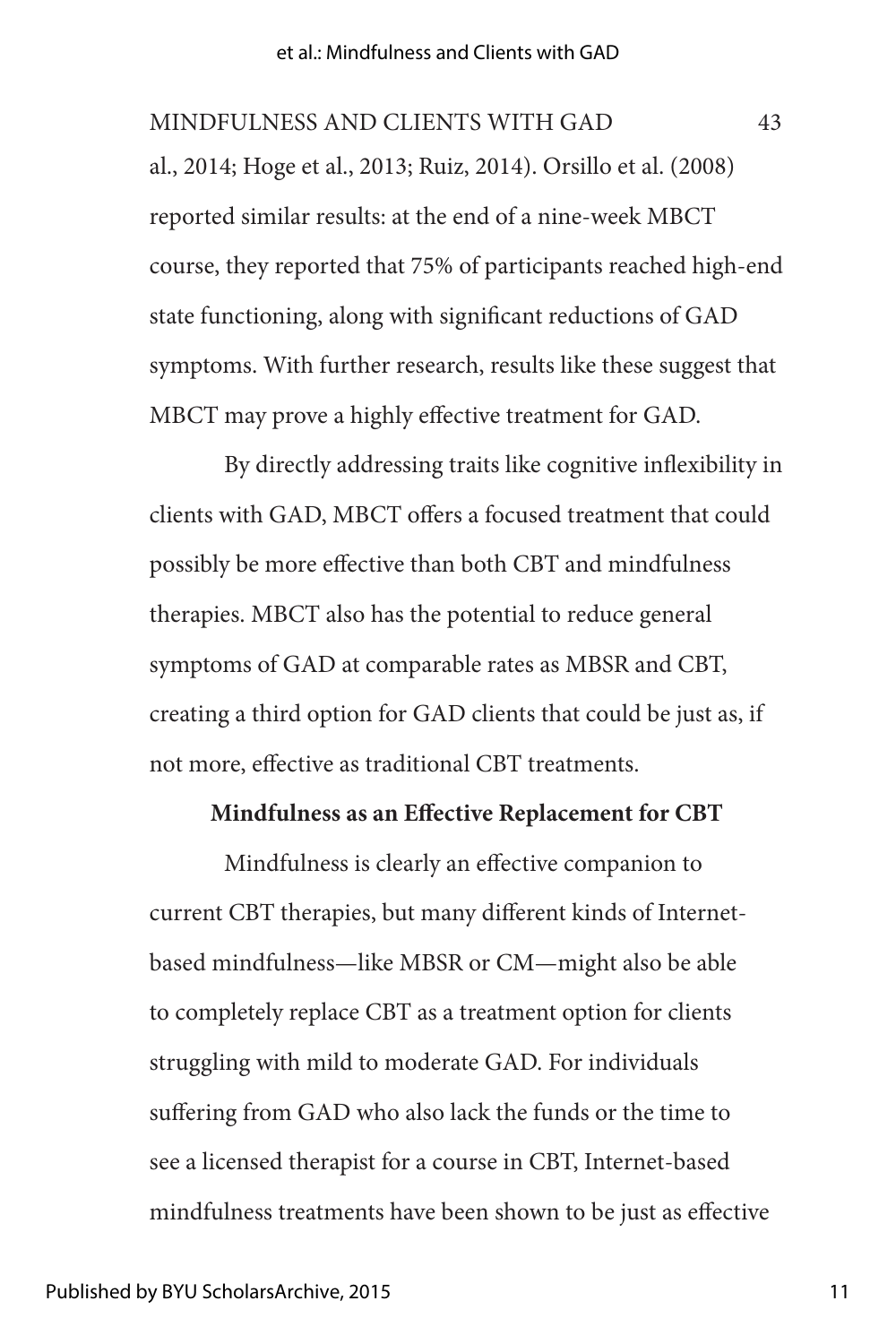as traditional therapies, with the added benefits of cost and flexibility (Boettcher et al., 2014). The worry about a stigma against mental illness, especially against seeking help, could be significantly reduced by Internet-based mindfulness therapies, as clients can quietly participate in the mindfulness programs on their own. In addition, the client would not have to ask for financial help, eliminating another potentially shaming situation. Another benefit of an Internet-based program is that the client would not have to depend on anyone else for selfimprovement, placing the responsibility directly on the client. MINDFULNESS AND CLIENTS WITH GAD 44

Despite the lack of substantial research into the efficacy of Internet-based mindfulness treatments, early studies show promising results. One such study, Boettcher et al. (2014), reports a significant decrease in symptoms of GAD in participants as measured by the Beck Anxiety Inventory (BAI), a common measure of anxiety symptoms. The participants did not only report symptom reduction, but also reported a higher average of satisfaction with their treatment as compared to a discussion forum control group counterpart. The mindfulness group also reported moderately improved satisfaction in life in general (Boettcher et al., 2014). These results compare favorably to several other mindfulness-based treatment studies,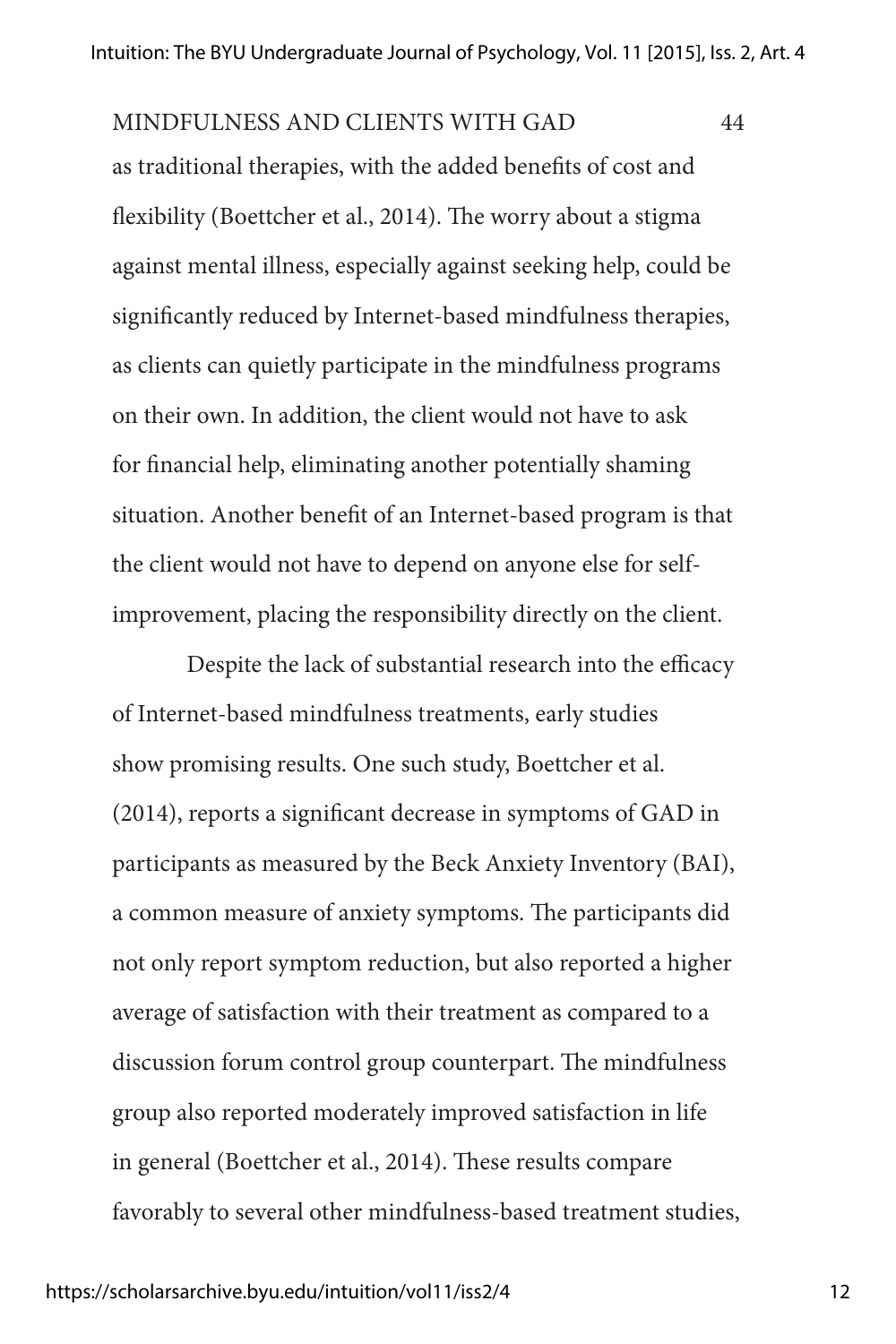suggesting that Internet-based mindfulness treatments may be just as effective as more traditional alternatives like CBT (Boettcher et al., 2014; Curtiss & Klemanski, 2014; Hawley et al., 2014; Hoge et al., 2013; Rapgay et al., 2011; Ruiz, 2014). This research suggests the possibility of replacing CBT with Internetbased mindfulness treatments as a therapy option for clients with mild to moderate GAD seems to be valid. MINDFULNESS AND CLIENTS WITH GAD 45

CM has also shown promising results that may indicate an effective replacement for traditional CBT treatments. Critics of CBT have noted that traditional CBT does not address the secondary guilt and worry felt by clients with GAD (Rapgay et al., 2011). This secondary wave of negative emotions is thought by many to be a main source of symptoms of GAD, and CM seeks to address this wave (Rapgay et al., 2011). Therapists teaching CM treat secondary guilt by training their clients in two specific skill sets: first in sustained, detailed, nonconceptually divided attention and awareness, and second in the ability to carry out experientially based insights (Rapgay et al., 2011). This indicates that clients trained in these skill sets will be able to focus on anything they choose without preconceived notions, and they will be able to relate experiences in a positive fashion. Rapgay et al. (2009) showed in a small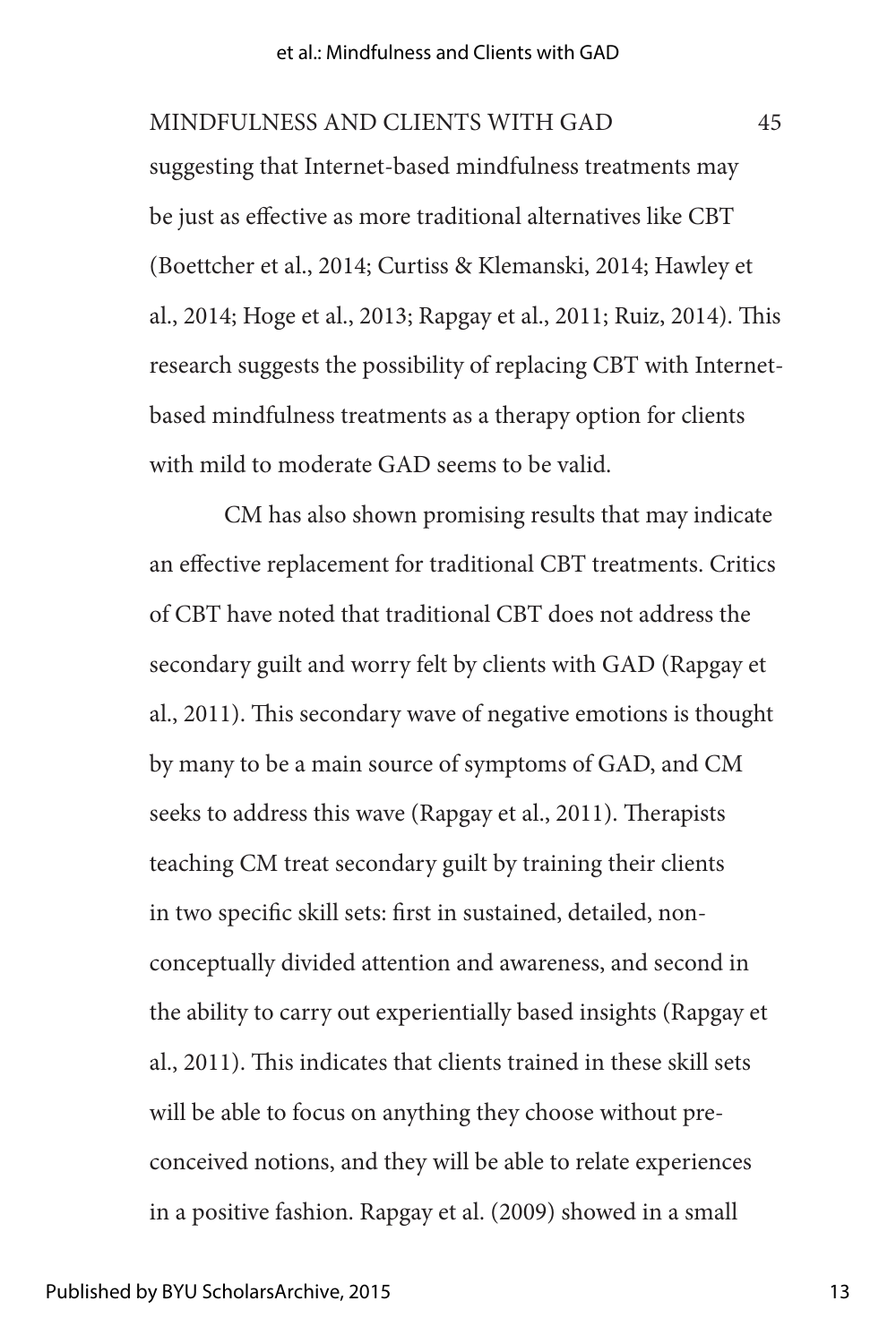case study an example of how CM works in a therapy setting. After participating in 15 sessions of CM, in addition to daily assignments and completion of numerous self-monitoring reports, the client exhibited significant reductions in symptoms of GAD and an improved ability to cope with the remaining symptoms (Rapgay et al., 2011). Although this was only a small case study, it illustrates the potential of CM to possibly replace traditional CBT treatments in clients with GAD, as the client exhibited improvements similar to those treated with CBT. MINDFULNESS AND CLIENTS WITH GAD 46

MBSR may prove to be the most effective of the mindfulness-based therapies that could potentially replace CBT as a treatment option for clients with mild to moderate GAD. It has no cognitive characteristics in its eight-week course, yet participants in numerous studies have shown major reductions in stress and other symptoms of GAD (Boettcher et al., 2014; Curtiss & Klemanski, 2014; Hawley et al., 2014; Hoge et al., 2013; Ruiz, 2014). Hoge et al. (2013) conducted an eight-week MBSR course and reported that participants with GAD experienced up to 66% reduction in symptoms. The study also reported that mindfulness meditation resulted in increases in positive self-statement agreements. In addition, it reported reductions in "pain unpleasantness," meaning that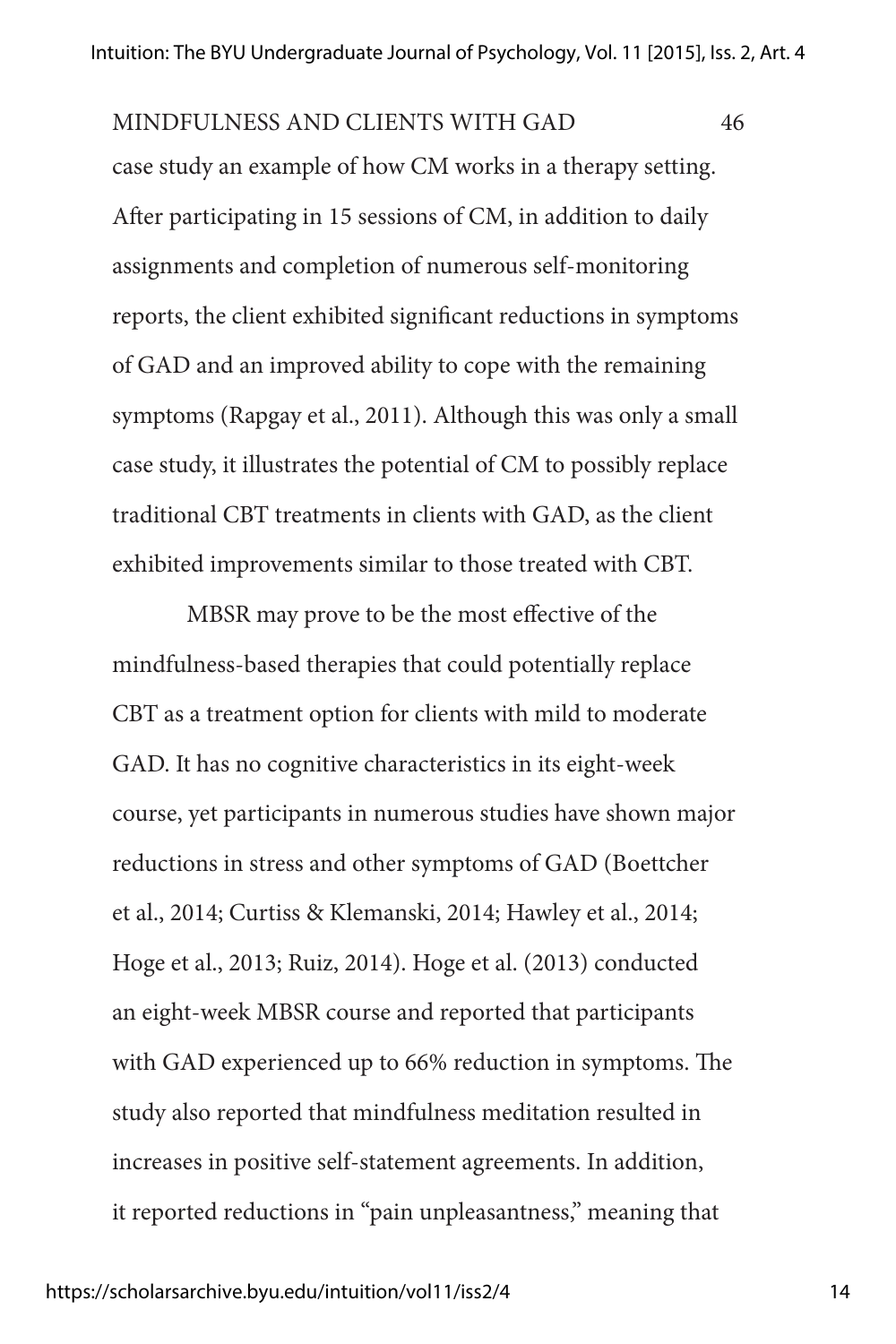memories of painful experiences became less disturbing and currently painful experiences became easier for clients to cope with (Hoge et al., 2013). Additional benefits of mindfulness have been reported as well. Hawley et al. (2014) showed that statistically insignificant improvements in levels of mindfulness resulted in statistically significant improvements in overall life quality. Their research also showed that the frequency of formal and informal mindfulness practice outside of the MBSR course might not have significant influence over symptom reduction (Hawley et al., 2014). This implies that clients with GAD who put minimal amounts of effort into an MBSR course would reap greater symptom reduction than from putting far more effort into a CBT course that may not yield symptom reductions as significantly. MINDFULNESS AND CLIENTS WITH GAD 47

Even more impressively, there have been several studies about MBSR that may show that even individual components of the treatment could be viable replacements for CBT in treatments for GAD, including increased cognitive flexibility. Curtiss & Klemanski (2014) found that deficits in the nonreaction to stimuli facet of mindfulness showed some validity in predicting symptoms of GAD. With this knowledge, therapists could treat those symptoms by specifically targeting those non-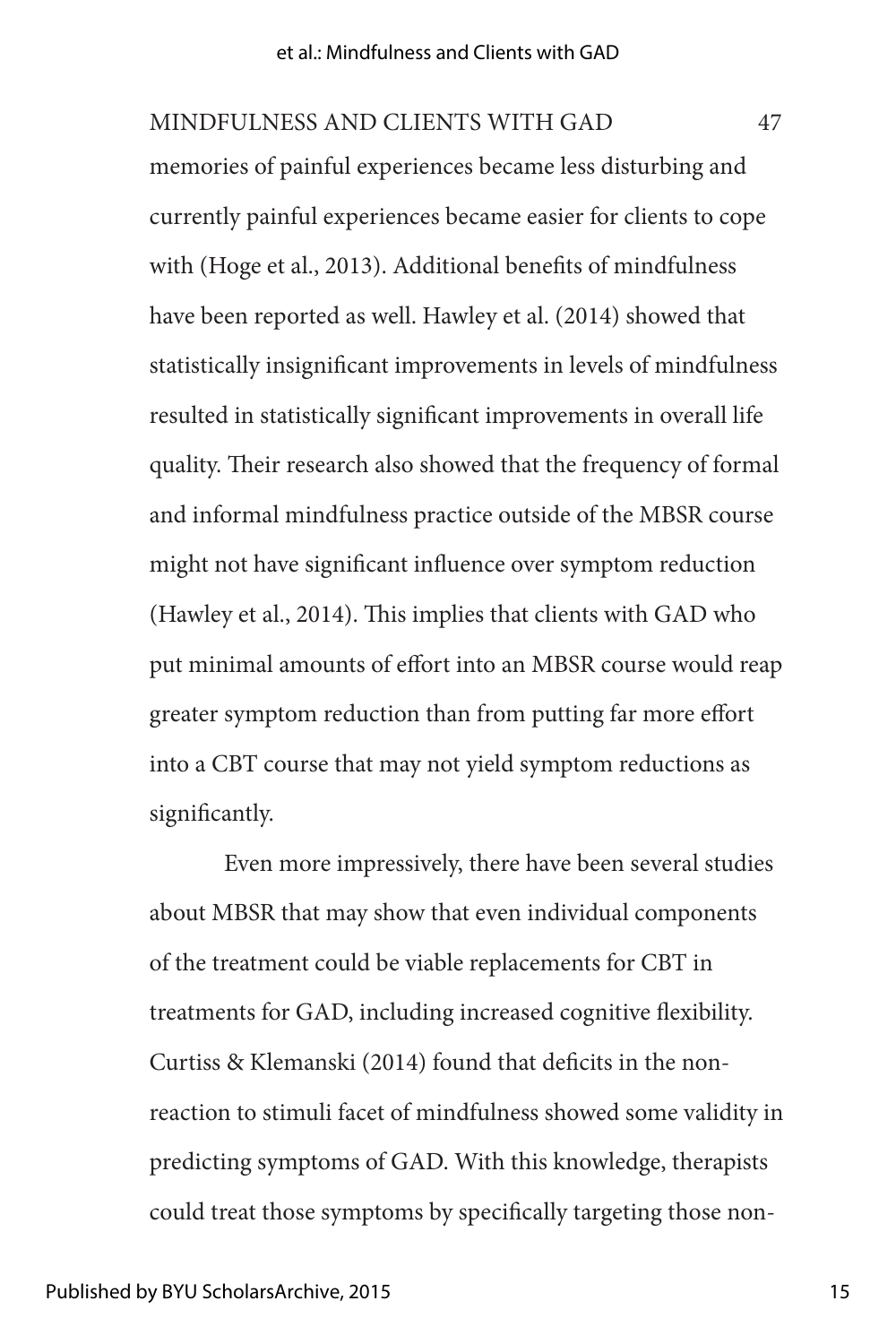reaction deficits and improve the coping abilities of GAD clients by increasing their ability to non-react in the face of triggering stimuli. Ruiz (2014) showed that deficits in the cultivating an attitude of non-judgment facet of mindfulness could be possible predictors of pathological worry in clients with GAD. Just as with the non-reaction to stimuli facet, this information could be invaluable to caregivers while treating clients with GAD by allowing them to focus their efforts on fixing deficits in nonjudgment. These two specific facets of mindfulness imply that there may be some validity in the idea that simply improving a facet of mindfulness could be sufficient to replace traditional CBT treatments in clients with mild to moderate GAD; although, more research would be necessary to confirm this assumption. MINDFULNESS AND CLIENTS WITH GAD 48

More research studies focused on the efficacy of these mindfulness-based treatments as replacements for CBT are necessary, but they show promising preliminary results. The ease of Internet-based mindfulness treatment could be a comfort to many clients with GAD, and both CM and MBSR treatments, under the guidance of a trained professional, may provide significant, permanent reduction in unpleasant symptoms (Boettcher et al., 2014; Curtiss & Klemanski, 2014;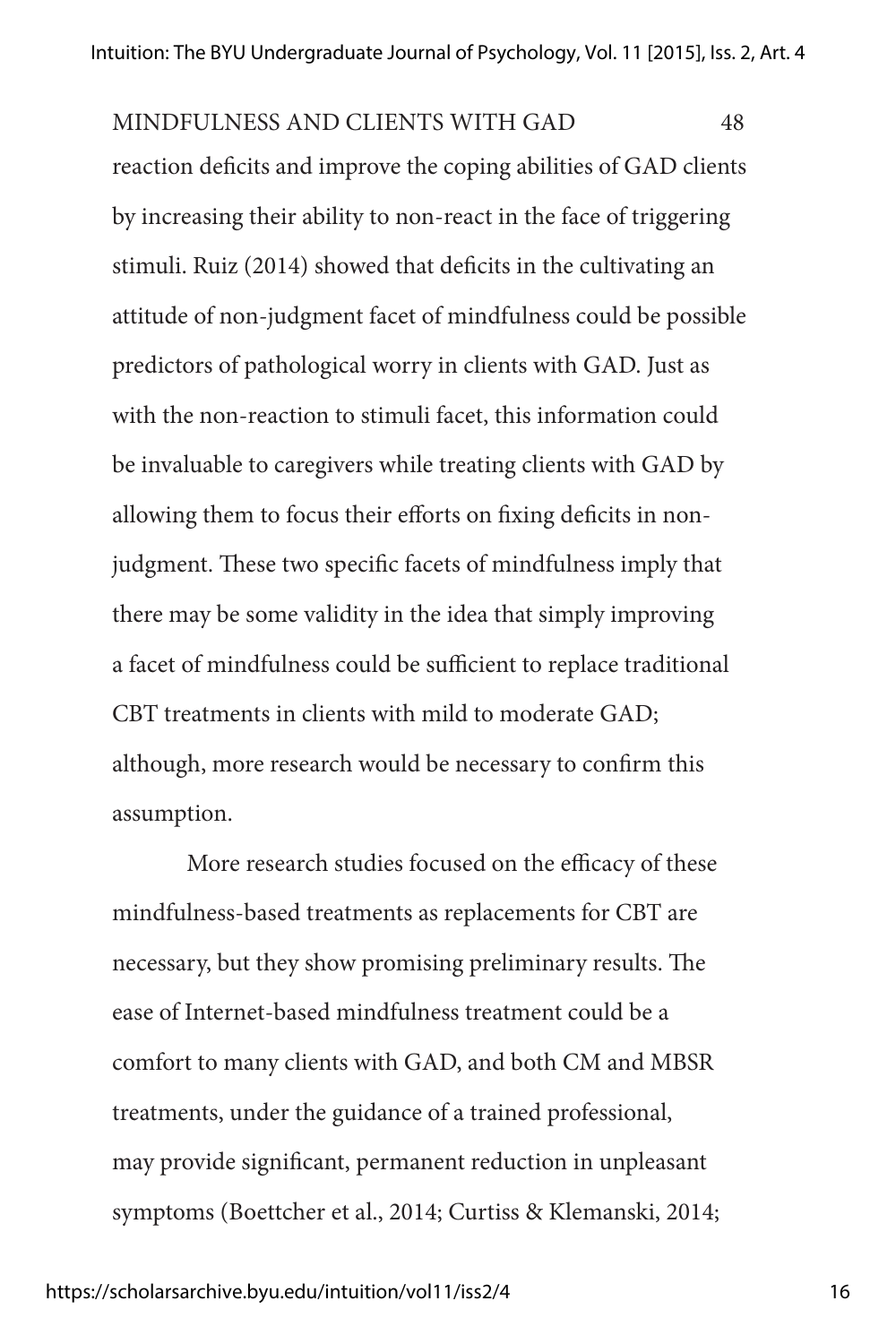Hawley et al., 2014; Hoge et al., 2013; Rapgay et al., 2011; Ruiz, 2014). MBSR shows particular potential for possibly replacing CBT, as even certain facets of the MBSR treatment course show great efficacy with validity and reliability, in predicting and treating major symptoms of GAD (Curtiss & Klemanski, 2014; Ruiz, 2014). Further research into this area of GAD treatment would prove invaluable to the psychological field. MINDFULNESS AND CLIENTS WITH GAD 49

#### **Conclusion**

Although researchers of mindfulness would benefit from continued research into the effects of MBCT, MBSR, CM, and other mindfulness-based therapies, early studies suggest promising results in treating GAD. MBCT seems to be particularly effective in treating clients with GAD who exhibit more severe symptoms like poor cognitive flexibility, as well as treating the more general symptoms of GAD (Evans et al., 2008; Hoge et al., 2014; Kim et al., 2009; Lee & Orsillo, 2014; Orsillo et al., 2003; Ruiz, 2014). Internet-based mindfulness treatments have also been shown to have effective treatment potential, with the added benefits of being free, and helping the client avoid the fear of facing a negative stigma (Boettcher et al., 2014). Early case studies appear to show the validity of CM treatments of GAD, which involve treating harmful emotions not covered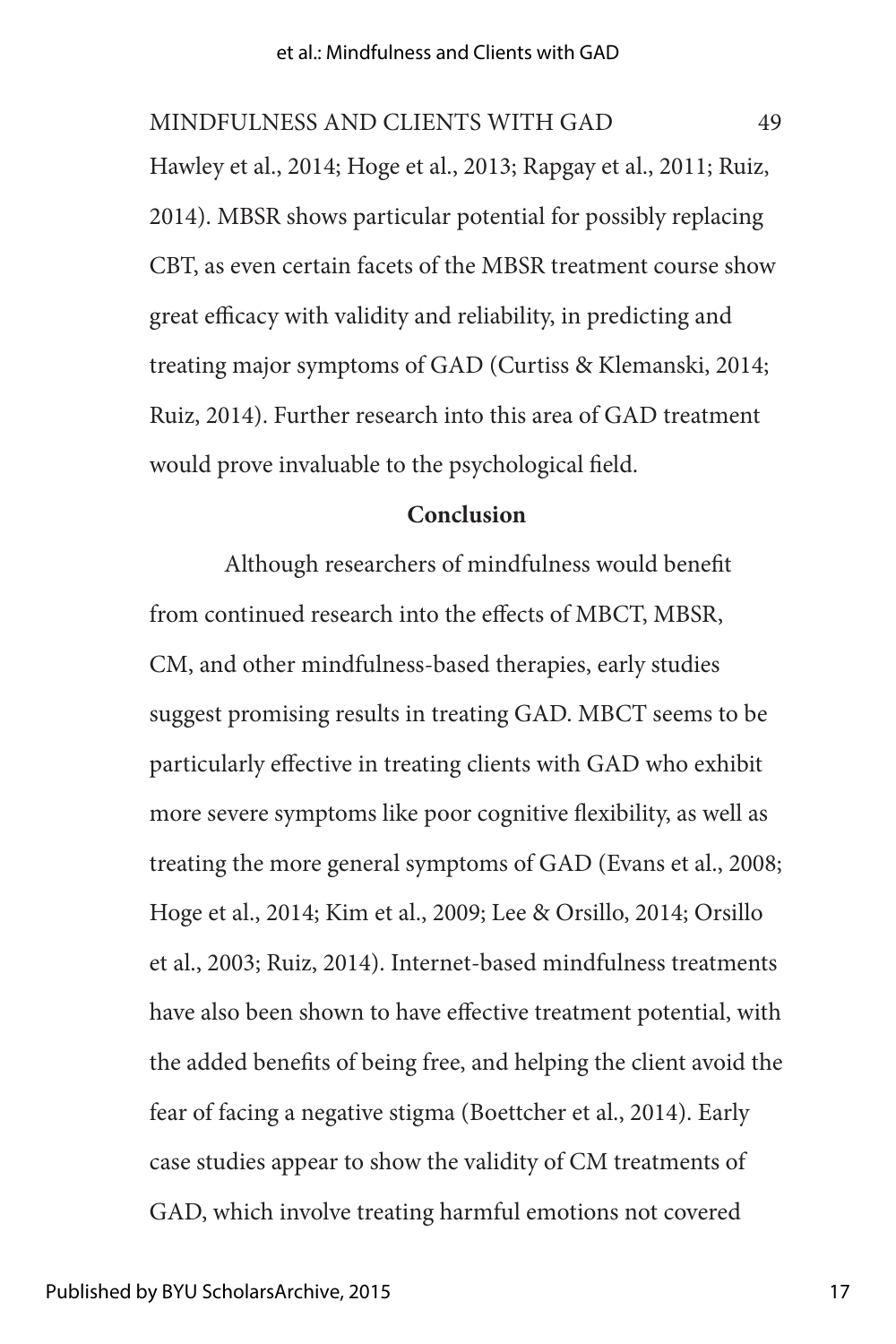by CBT or MBSR (Rapgay et al., 2011). MBSR is perhaps the most popular of mindfulness-based therapies, because of its possible ability to completely replace CBT as a treatment option for GAD clients (Boettcher et al., 2014; Curtiss & Klemanski, 2014; Hawley et al., 2014; Hoge et al., 2013; Rapgay et al., 2011; Ruiz, 2014). Significantly, the individual facets of MBSR show some validity in being able to predict and treat symptoms of GAD (Curtiss & Klemanski, 2014; Ruiz, 2014). Whether mindfulness-based therapies are combined with CBT or used to completely replace CBT, the body of research shows promising results for the treatment of clients with GAD. MINDFULNESS AND CLIENTS WITH GAD 50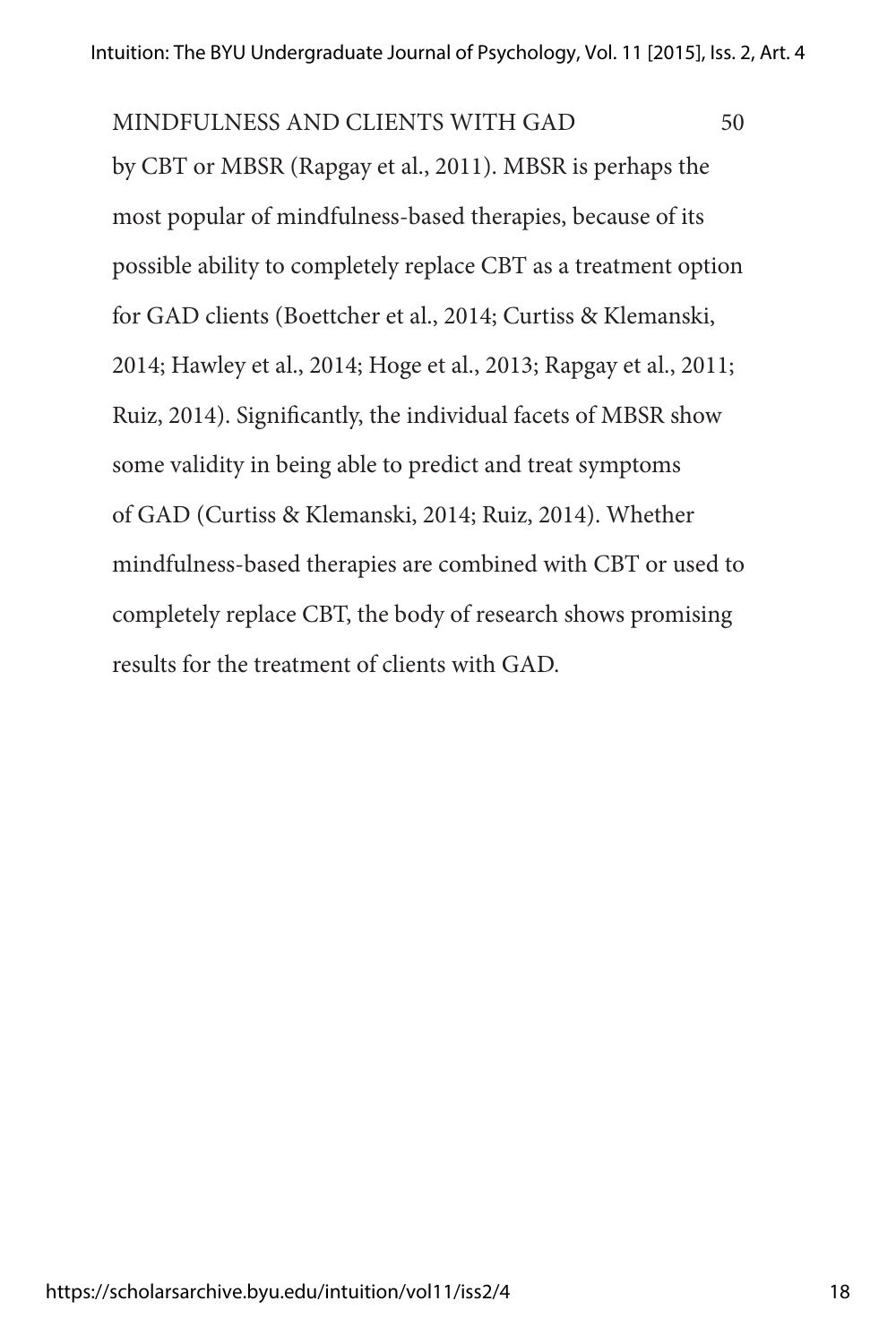### References MINDFULNESS AND CLIENTS WITH GAD 51

- Boettcher, J., Åström, V., Påhlsson, D., Schenström, O., An dersson, G., & Carlbring, P. (2014). Internet-based mindfulness treatment for anxiety disorders: A random ized controlled trial. Behavior Therapy, 45(2), 241-253.
- Curtiss, J., & Klemanski, D. H. (2014). Teasing apart low mind fulness: Differentiating deficits in mindfulness and in psychological flexibility in predicting symptoms of generalized anxiety disorder and depression. Journal of Affective Disorders, 166, 41-47.
- Evans, S., Ferrando, S., Findler, M., Stowell, C., Smart, C., & Haglin, D. (2008). Mindfulness-based cognitive therapy for generalized anxiety disorder. Journal of Anxiety Disorders, 22(4), 716-721.
- Hawley, L. L., Schwartz, D., Bieling, P. J., Irving, J., Corcoran, K., Farb, N. A. S., . . . Segal, Z. V. (2014). Mindfulness practice, rumination and clinical outcome in mindfulness-based treatment. Cognitive Therapy and Research, 38(1), 1-9. doi: 10.1007/s10608-013-9586-4
- Hoge, E. A., Bui, E., Goetter, E., Robinaugh, D. J., Ojserkis, R. A., Fresco, D. M., & Simon, N. M. (2014). Change in decentering mediates improvement in anxiety in mind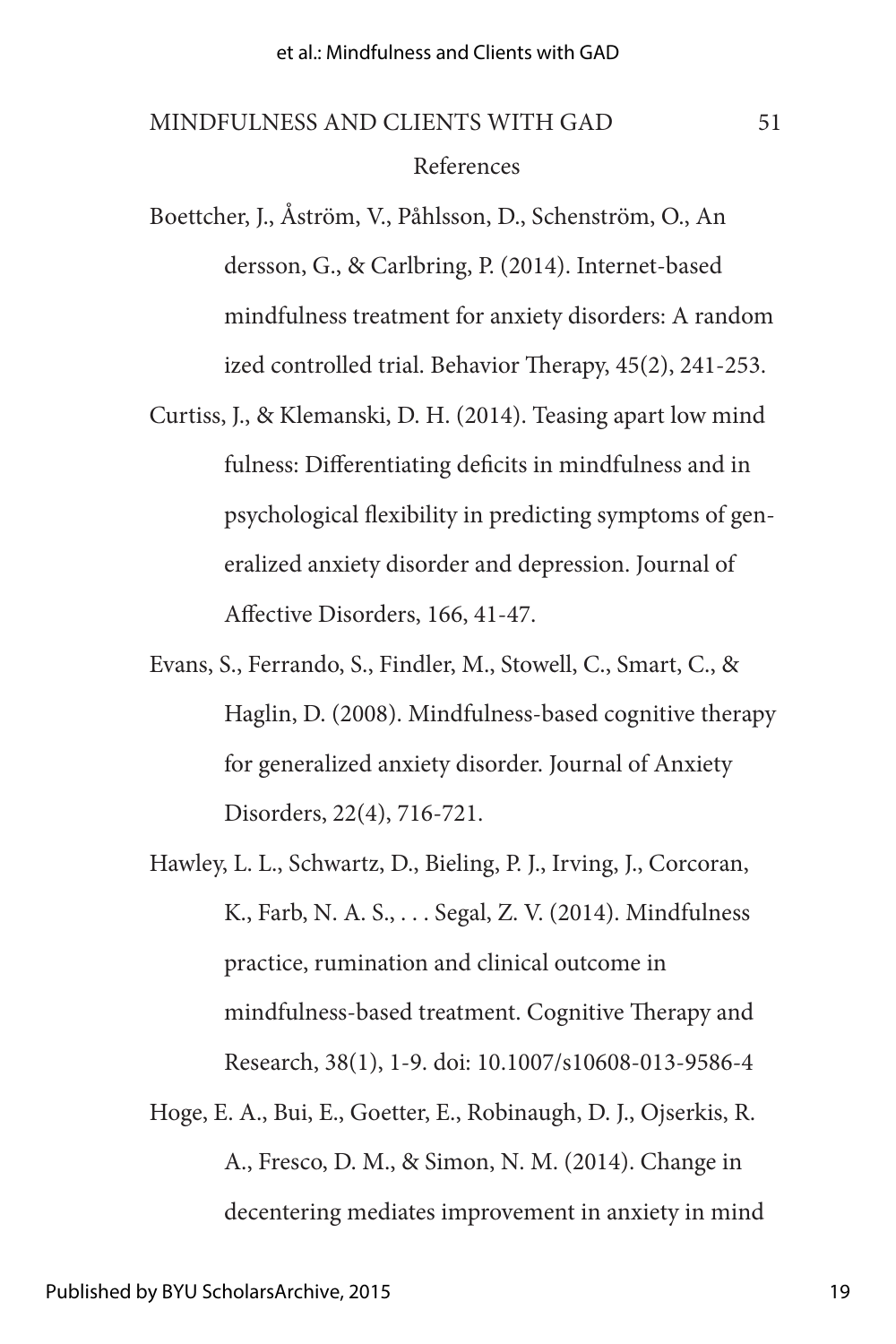fulness-based stress reduction for generalized anxiety disorder. Cognitive Therapy and Research, 39 (2), 228- 235. doi: 10.1007/s10608-014-9646-4 MINDFULNESS AND CLIENTS WITH GAD 52

Hoge, E. A., Bui, E., Marques, L., Metcalf, C. A., Morris, L. K., Robinaugh, D. J., . . . Simon, N. M. (2013). Randomized controlled trial of mindfulness meditation for general ized anxiety disorder: Effects on anxiety and stress reactivity. Journal of Clinical Psychiatry, 74(8), 786-792.

- Kim, Y. W., Lee, S., Choi, T. K., Suh, S. Y., Kim, B., Kim, C. M., . . . Yook, K. (2009). Effectiveness of mindfulness-based cognitive therapy as an adjuvant to pharmacotherapy in clients with panic disorder or generalized anxiety disorder. Depression and Anxiety, 26(7), 601-606.
- Lee, J. K., & Orsillo, S. M. (2014). Investigating cognitive flexibility as a potential mechanism of mindfulness in generalized anxiety disorder. Journal of Behavior Therapy and Experimental Psychiatry, 45(1), 208-216.

Orsillo, S. M., Roemer, L., & Barlow, D. H. (2003). Integrating acceptance and mindfulness into existing cognitivebehavioral treatment for GAD: A case study. Cognitive and Behavioral Practice, 10(3), 222-230. Rapgay, L., Bystritsky, A., Dafter, R. E., & Spearman, M. (2011).